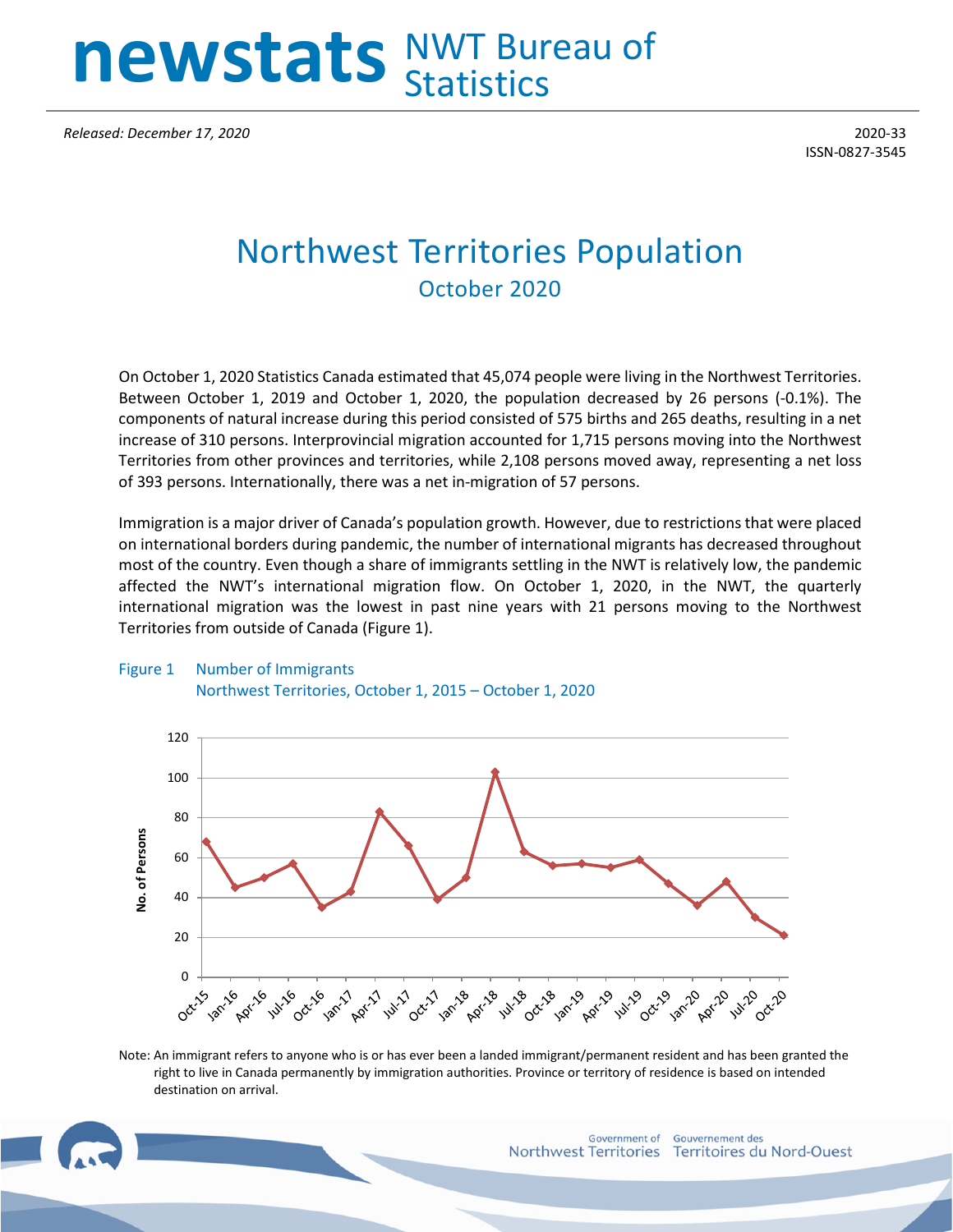At the national level, Canada's population increased by 0.5% between October 1, 2019 and October 1, 2020 (Table 1). Nunavut experienced the largest increase followed by Yukon, Alberta, Prince Edward Island and Ontario, exceeding Canada's growth. Newfoundland and Labrador was the other jurisdiction besides Northwest Territories that saw their population decline (-0.6%).

|                              | 2020       | (%)    | 2019       | $(\%)$ | 2018       | (%)    | 2017       | (%)    |
|------------------------------|------------|--------|------------|--------|------------|--------|------------|--------|
|                              | 01-Oct     | Change | 01-Oct     | Change | 01-Oct     | Change | 01-Oct     | Change |
|                              |            |        |            |        |            |        |            |        |
| Canada                       | 38,008,005 | 0.5    | 37,802,043 | 1.5    | 37,249,240 | 1.4    | 36,721,242 | 1.3    |
|                              |            |        |            |        |            |        |            |        |
| <b>Northwest Territories</b> | 45,074     | $-0.1$ | 45,100     | 0.3    | 44,964     | $-0.4$ | 45,126     | 1.3    |
| Nunavut                      | 39,285     | 1.7    | 38,637     | 0.9    | 38,286     | 1.5    | 37,703     | 1.8    |
| Yukon                        | 42,176     | 1.2    | 41,668     | 2.2    | 40,761     | 2.4    | 39,823     | 2.8    |
|                              |            |        |            |        |            |        |            |        |
| <b>British Columbia</b>      | 5,145,851  | 0.4    | 5,125,659  | 1.7    | 5,039,661  | 1.7    | 4,956,550  | 1.5    |
| Alberta                      | 4,428,112  | 1.0    | 4,384,968  | 1.6    | 4,317,453  | 1.4    | 4,258,195  | 1.2    |
| Saskatchewan                 | 1,177,884  | 0.1    | 1,176,272  | 0.9    | 1,165,938  | 1.0    | 1,154,755  | 1.2    |
|                              |            |        |            |        |            |        |            |        |
| Manitoba                     | 1,379,584  | 0.4    | 1,373,574  | 1.2    | 1,357,879  | 1.3    | 1,340,565  | 1.6    |
| Ontario                      | 14,733,119 | 0.7    | 14,637,880 | 1.7    | 14,393,683 | 1.7    | 14,150,783 | 1.5    |
| Quebec                       | 8,575,779  | 0.4    | 8,540,429  | 1.3    | 8,433,888  | 1.2    | 8,336,460  | 1.1    |
|                              |            |        |            |        |            |        |            |        |
| <b>New Brunswick</b>         | 781,315    | 0.1    | 780,154    | 1.0    | 772,524    | 0.6    | 767,935    | 0.4    |
| Nova Scotia                  | 979,115    | 0.4    | 975,231    | 1.2    | 963,309    | 1.01   | 953,683    | 0.8    |
| Prince Edward Island         | 159,713    | 0.9    | 158,334    | 2.1    | 155,129    | 2.5    | 151,376    | 2.3    |
| Newfoundland & Labrador      | 520,998    | $-0.6$ | 524,137    | $-0.3$ | 525,765    | $-0.5$ | 528,288    | $-0.3$ |
|                              |            |        |            |        |            |        |            |        |

### Table 1 Population Estimates and Annual Rate of Growth, by Province and Territory October 1, 2017 to October 1, 2020

The detailed components of population change for the Northwest Territories since 2011 are presented in Table 2.

These population estimates are based on the 2016 Census, adjusted for census net undercoverage. Data may be revised over the coming years, and it is possible that trends will change as a result of future revisions.

For more information about these estimates or for community level population estimates and projections, please visit the NWT Bureau of Statistics website at http://www.statsnwt.ca or call (867) 767-9169.